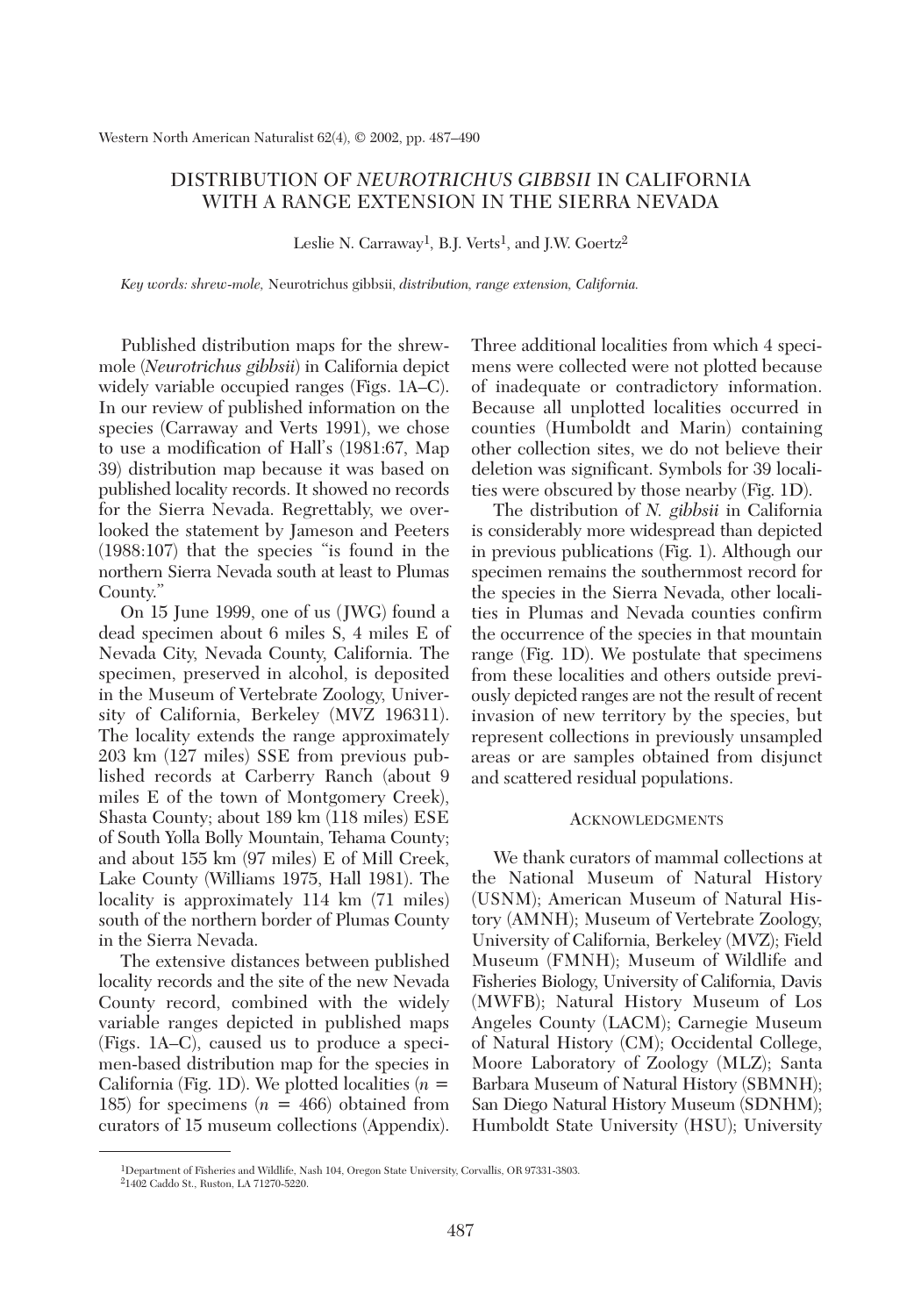

Fig. 1. Distribution of the shrew-mole, *Neurotrichus gibbsii,* in California as indicated by A, Ingles (1965); B, Hall (1981); and C, Jameson and Peeters (1988); D, 185 localities at which 466 museum specimens of shrew-moles were collected (see Appendix). Three localities were not mapped; symbols for 39 localities are obscured by those nearby. Open symbol indicates new southernmost record in the Sierra Nevada (MVZ 196311).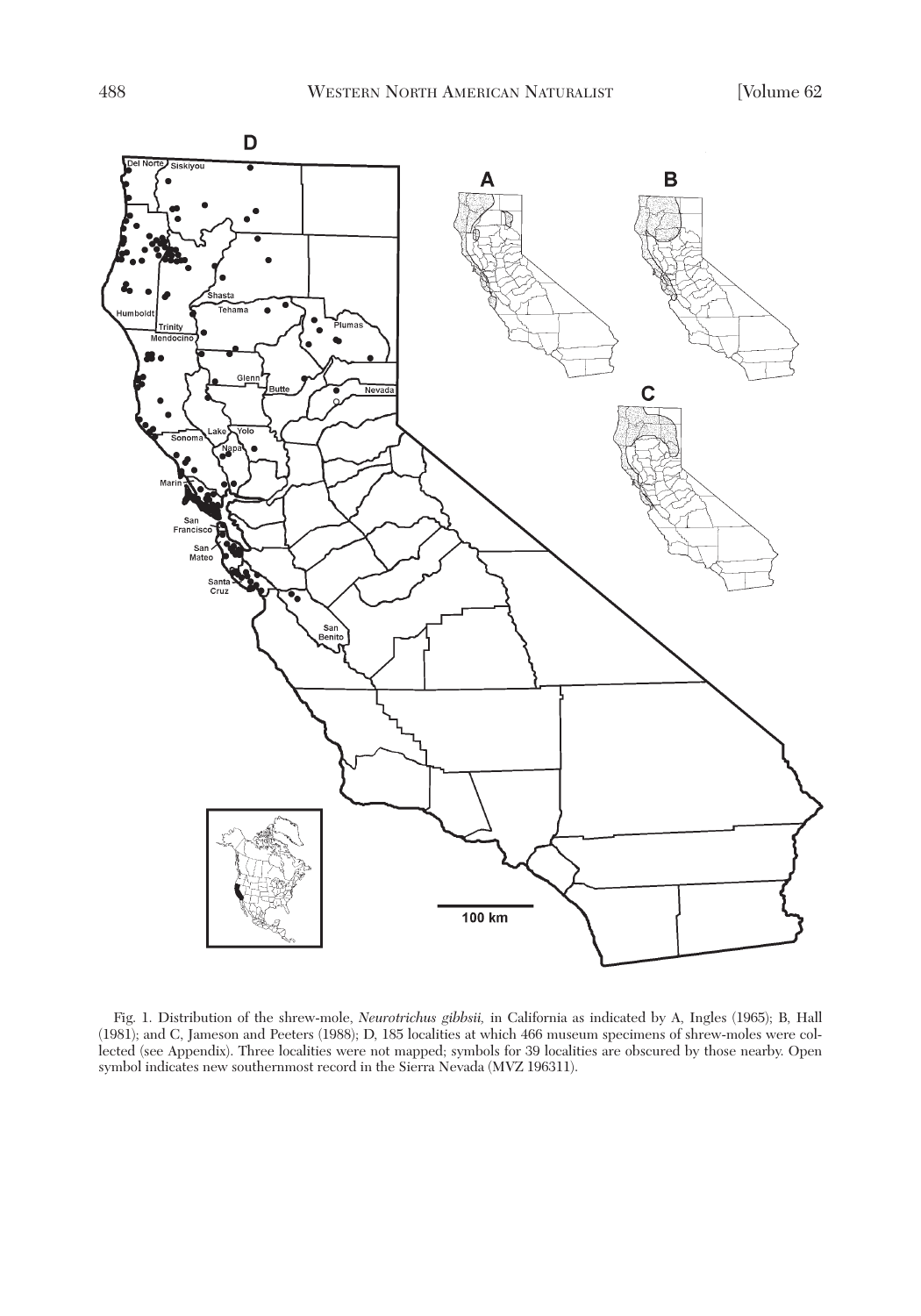of California, Los Angeles, Dickey Collection (UCLA); California Academy of Sciences (CAS); University of Kansas, Natural History Museum (KU); and California State University, Stanislaus (CSCS) for providing locality data for specimens in their care. We also thank the following curators of collections for responding to our query: California State University, Long Beach (CSULB); California State University, Chico (CSUC); California State University, Northridge (CSUN); and California State Polytechnic University, Pomona (CSPUP). J.L. Patton commented on an earlier draft of the manuscript.

## LITERATURE CITED

- CARRAWAY, L.N., AND B.J. VERTS. 1991. Neurotrichus gibbsii. Mammalian Species 387:1–7.
- HALL, E.R. 1981. The mammals of North America. 2nd edition. John Wiley & Sons, New York 1:1–600 + 90.
- INGLES, L.G. 1965. Mammals of the Pacific states: California, Oregon, and Washington. Stanford University Press, Stanford, CA.
- JAMESON, E.W., JR., AND H.J. PEETERS. 1988. California mammals. University of California Press, Berkeley.
- WILLIAMS, D.F. 1975. Distribution records for shrew-moles, *Neurotrichus gibbsii*. Murrelet 56:2–3.

*Received 26 March 2001 Accepted 16 August 2001* 

APPENDIX. Specimen localities for *Neurothrichus gibbsii* in California. Localities followed by an asterisk (\*) were not plotted on Figure 1D.

U.S.A.—California, **Butte Co.:** 1 mi W Forbestown (1 MVZ). **Del Norte Co.:** Crescent City (2 USNM); Requa (1 SBMNH, 1 CAS); Smith River, 0.25 mi W Douglas Park (1 MVZ). **Glenn Co.:** Brittan Ranch, Mendocino National Forest, 39°23′45.9″N, 122°39′29.2″W (1 CAS); Masterson Camp (1 MVZ); Telephone Campground, 1.5 mi NNW Blackbutte (1 MVZ). **Humboldt Co.:** 7.2 km N, 1.6 km E Salyer (1 MVZ); Ammon Creek, 6.9 km S Salyer (2 HSU); Arboritos, 15.3 km S, 1.9 km W Salyer (1 MVZ); Arcata (1 MVZ, 5 HSU); 1 mi E Arcata (1 LACM); Big Lagoon (3 MVZ); Big Rock, 5.5 km S, 3.9 km W Salyer (1 MVZ); 2 mi N, 4 mi E Bridgeville (1 HSU); Brush Mountain, 3 mi W Salyer (1 MWFB); Brush Mountain, 0.5 km S, 7.1 km W Salyer (1 MVZ); Carlotta (2 MVZ, 1 SDNHM, 1 HSU, 12 UCLA, 1 KU, 3 CAS); 1 mi E Carlotta (4 UCLA); Cedar Creek, 1.6 km N, 8 km E Willow Creek (2 MVZ); Clam Beach (3 HSU); Clam Beach County Park (1 HSU); Cuddeback (9 MVZ); Despenadero, 1.6 km S, 6.4 km W Salyer (1 MVZ); Eureka (6 FMNH, 1 MVZ, 1 HSU); 4 mi N Eureka (1 HSU); 4 mi E Fortuna, T3N, R1W, sec. 34 [*sic*]\* (1 HSU); Halcon, 5.6 km S, 2.9 km E Salyer (1 MVZ); Hatchery Inlet Creek (1 HSU); Hoopa Valley (1 USNM); Humboldt State University (2 HSU); 1 mi NE

Humboldt State University (1 HSU); Kneeland (1 HSU); Maple Creek, 1 mi N jct Mad River (2 MVZ); Orick (3 SDNHM); 3 mi N Orick (1 USNM); 6 mi S, 6 mi E Orick (1 LACM); Six Rivers National Forest\* (1 MWFB); Trinidad (1 USNM, 4 MVZ, 2 SDNHM, 1 HSU, 2 UCLA, 2 CAS); 3 mi N Trinidad (2 MWFB); 4 mi N Trinidad (3 MWFB); 1.5 mi N, 2 mi W Willow Creek (1 HSU); 3 mi N Willow Creek (5 MVZ, 1 HSU); 4.5 mi N, 1.5 mi E Willow Creek (3 MVZ); 1 mi N, 14 mi W Willow Creek (1 HSU); 2 mi S, 12 mi E Willow Creek, T6N, R3E, sec. 8 and 17 [sic]\* (2 HSU). **Lake Co.:** Mill Creek, 4000 ft (1 CSCS). **Marin Co.:** Audubon Canyon Ranch (1 CAS); Abalone Point, 3 mi NW Bolinas (1 MVZ); 3 mi N Bolinas (1 MVZ); 1 mi W Bolinas (1 MVZ); Bolinas Bay (1 MWFB); W end Elk Valley [37.84187N, 122.550963W] (32 MVZ); Fort Baker (2 CAS); Camp Taylor, 2 mi WNW Lagunitas (1 MVZ); Fairfax (1 CAS); Canyon near Fairfax (1 MVZ); W Portal of Tunnel, Fort Baker (1 MVZ); West Portal area, Fort Barry Military Reservation (17 MVZ); Fort Cronkhite (1 MVZ); Inverness (1 USNM, 1 MVZ, 1 CAS); 1 mi S Inverness (1 MVZ); 1 mi SE Inverness (2 MVZ); 2 mi WNW Inverness (19 MVZ); 3 mi W Inverness (5 MVZ); 4 mi NW Inverness (2 SDNHM); 5 mi W Inverness (1 MVZ); Lagunitas (2 MVZ); Lagunitas Canyon (1 MVZ); Marin Headlands, Golden Gate National Recreational Area (1 CAS); Mill Valley (7 CAS); Muir Beach (3 CAS); Muir Woods (1 MVZ); Murphy's Ranch, 3.5 mi W Point Reyes Hill (1 MVZ); Nicasio (2 USNM, 1 AMNH, 5 CAS); 3 mi W Novato (1 CAS); 5 mi NNE Point Reyes Lighthouse (8 MVZ); Point Reyes National Seashore (1 CAS); Point Reyes, Umentore [= Limentour] Beach (1 SBMNH); 6 mi SSE Tomales Bluff (2 CAS); San Geronoms [= San Geronimo] (1 FMNH, 1 MVZ); San Rafael, 82 Southern Heights Blvd (1 MVZ); Sausalito (1 CAS); 1 mi N Stinson Beach (1 CAS); Mount Tamalpais (1 CAS). **Mendocino Co.:** 0.5 mi E Albion (4 AMNH); 0.5 mi NE Albion (1 CSCS); Point Arena (4 CM, 4 MVZ); 6 mi SE Point Arena (1 CM); 8 mi SE Boonville (1 HSU); Brandon Gulch, Jackson State Park (1 MVZ); 5 mi N, 3.5 mi W Branscomb (1 HSU); 6 mi N, 0.5 mi W Branscomb (1 HSU); 7 mi N, 1.5 mi E Branscomb (1 HSU); 8 mi N, 3 mi W Branscomb (1 HSU); Gualala (1 CM, 1 MVZ); Gualala River, near Gualala (1 CM); 2 mi N. Gualala (1 MVZ); Laytonville (1 MVZ); Mendocino City (1 MVZ); 4.3 mi E Navarro (2 MVZ); Russian Gulch (1 MVZ); Russian Gulch State Park (16 MVZ); Van Damme Beach State Park (1 CAS); 5 mi NW Yorkville (1 MVZ, 6 CAS). **Napa Co.:** Angwin [T8N, R5W] (1 MVZ); Bothe State Park, Napa Valley (1 MVZ); Napa Valley, 1 mi W Napa, Portrich Rd (1 MVZ). **Nevada Co.:** 8 mi NE Nevada City (1 MWFB); 6 miles S, 4 miles E, Nevada City (1 MVZ). **Plumas Co.:** Buck Ranch, 39°55′N, 121°20′W (1 UCLA); Butt Creek, 8 mi S Chester (1 MVZ); Quincy (3 MWFB); 2 mi E Quincy (2 MWFB, 1 MVZ); Rich Gulch, 8 mi N, 11 mi W Quincy (5 MVZ); Sierra Valley (1 CAS). **San Benito Co.:** Fremont Peak (1 USNM); Gabilan Mountains, 3.5 mi W San Juan Bautista (1 MVZ). **San Francisco Co.:** San Francisco, near SW corner Olympic Club, Lakeside (1 MVZ); San Francisco, S end Lake Merced (3 CAS). **San Mateo Co.:** Colma (1 CAS); 0.9 mi NE Colma (1 CAS); Crystal Springs (1 CAS); Palo Alto (1 FMNH); Portola (1 UCLA); 2 mi WNW Portola (3 MVZ); Portola Valley (2 CAS); Tunitas (8 SDNHM); Woodside (1 CAS); 2 mi N Woodside [Filoli] (1 MVZ). **Santa Cruz Co.:** 5 mi S Aptos (10 USNM); 2 mi N Ben Lomond (1 CAS); Bear Creek, 2 mi N Boulder Creek [T9S, R2W] (2 MVZ); Big Basin, E Waddell Creek (1 MVZ); Greenly Farm, 4 mi from Boulder